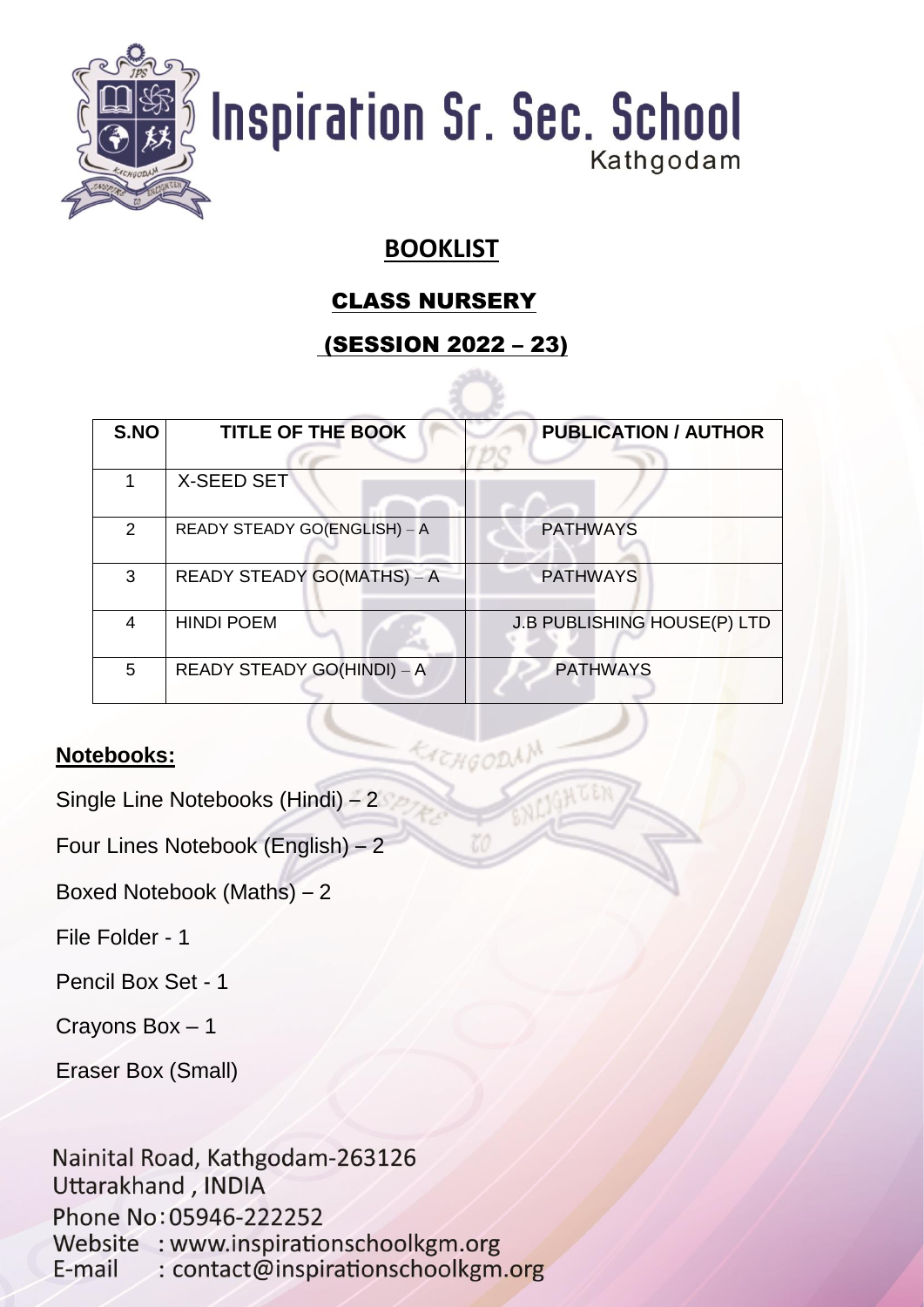

#### BOOKLIST

#### CLASS L.K.G.

#### (SESSION 2022 - 23 )

| S.NO. | <b>TITLE OF THE BOOK</b>             | <b>PUBLICATION/ AUTHOR</b> |
|-------|--------------------------------------|----------------------------|
|       | X-SEED SET                           |                            |
| 2     | SMALL CURSIVE (writing a to z)       | <b>SAHITYA BHAWAN</b>      |
| 3     | READY STEADY GO (HINDI PRACTICE) - B | <b>PATHWAYS</b>            |
|       | <b>FUTURISTIC GEET (B)</b>           | <b>OMEN</b>                |
| 5     | NUMBER BOOK (1 TO 100)               | <b>AARSH BOOKS</b>         |

TEHGODAN

#### **Notebooks:**

Single Line Notebooks (Hindi) – 2

Four Lines Notebook (English) – 2

Boxed Notebook (Maths) – 2

File Folder - 1

Pencil Box Set - 1

Crayons Box – 1

Eraser Box (Small)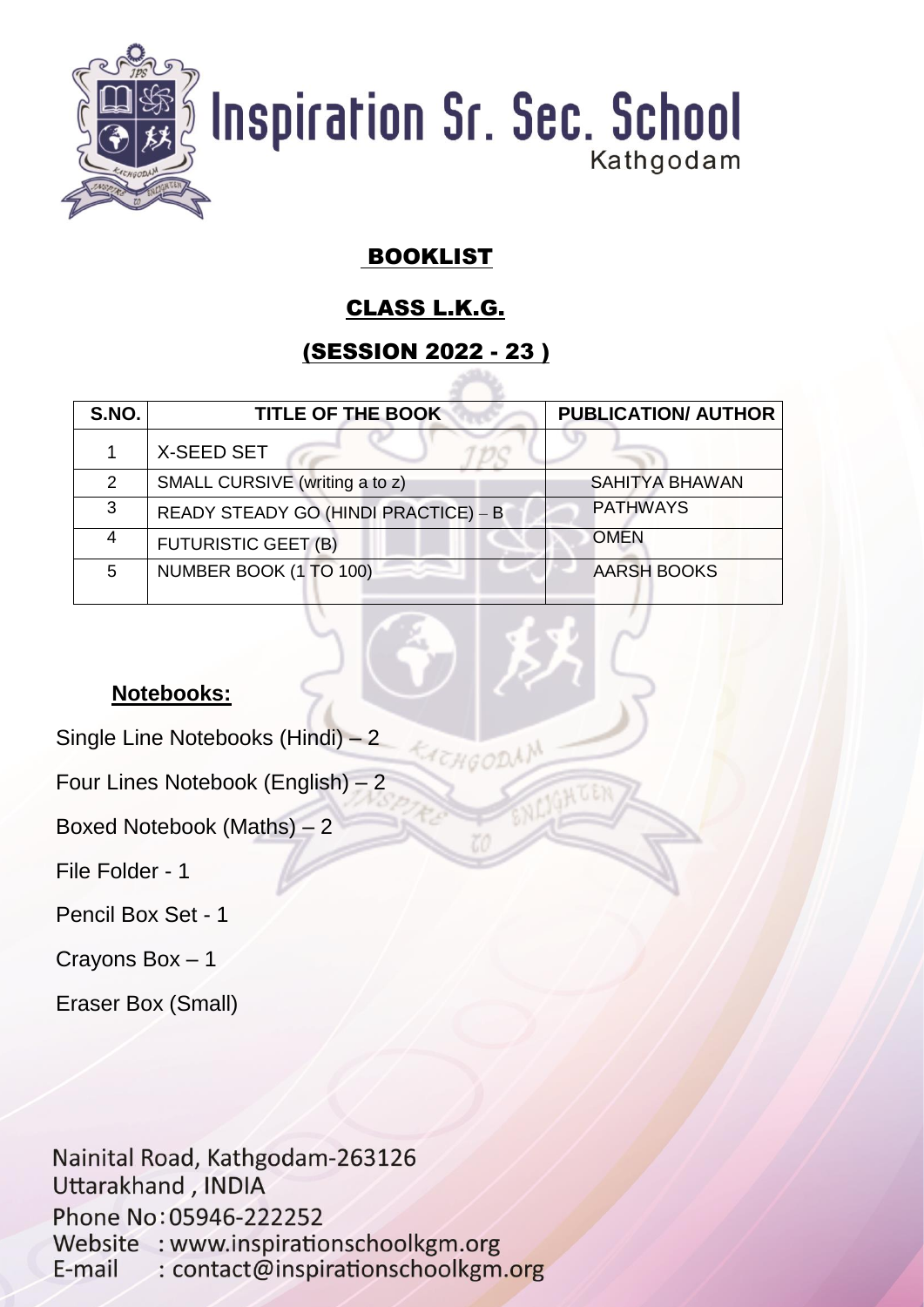

#### BOOKLIST

#### CLASS–U.K.G.

#### (SESSION 2022 - 23 )

CHGODAN

| S.NO. | <b>TITLE OF THE BOOK</b>      | <b>PUBLICATION/ AUTHOR</b> |
|-------|-------------------------------|----------------------------|
|       | X-SEED SET                    |                            |
| 2     | READY STEADY GO (HINDI) - C   | <b>PATHWAYS</b>            |
| 3     | <b>FUTURISTIC GEET(C)</b>     | <b>OMEN</b>                |
|       | READY STEADY GO (ENGLISH) - B | <b>PATHWAYS</b>            |
| 5     | READY STEADY GO (MATHS) – C   | <b>PATHWAYS</b>            |
|       |                               |                            |

#### **Notebooks:**

Single Line Notebooks (Hindi) – 2

Four Lines Notebook (English) – 2

Boxed Notebook (Maths) – 2

File Folder - 1

Pencil Box Set - 1

Crayons Box – 1

Eraser Box (Small)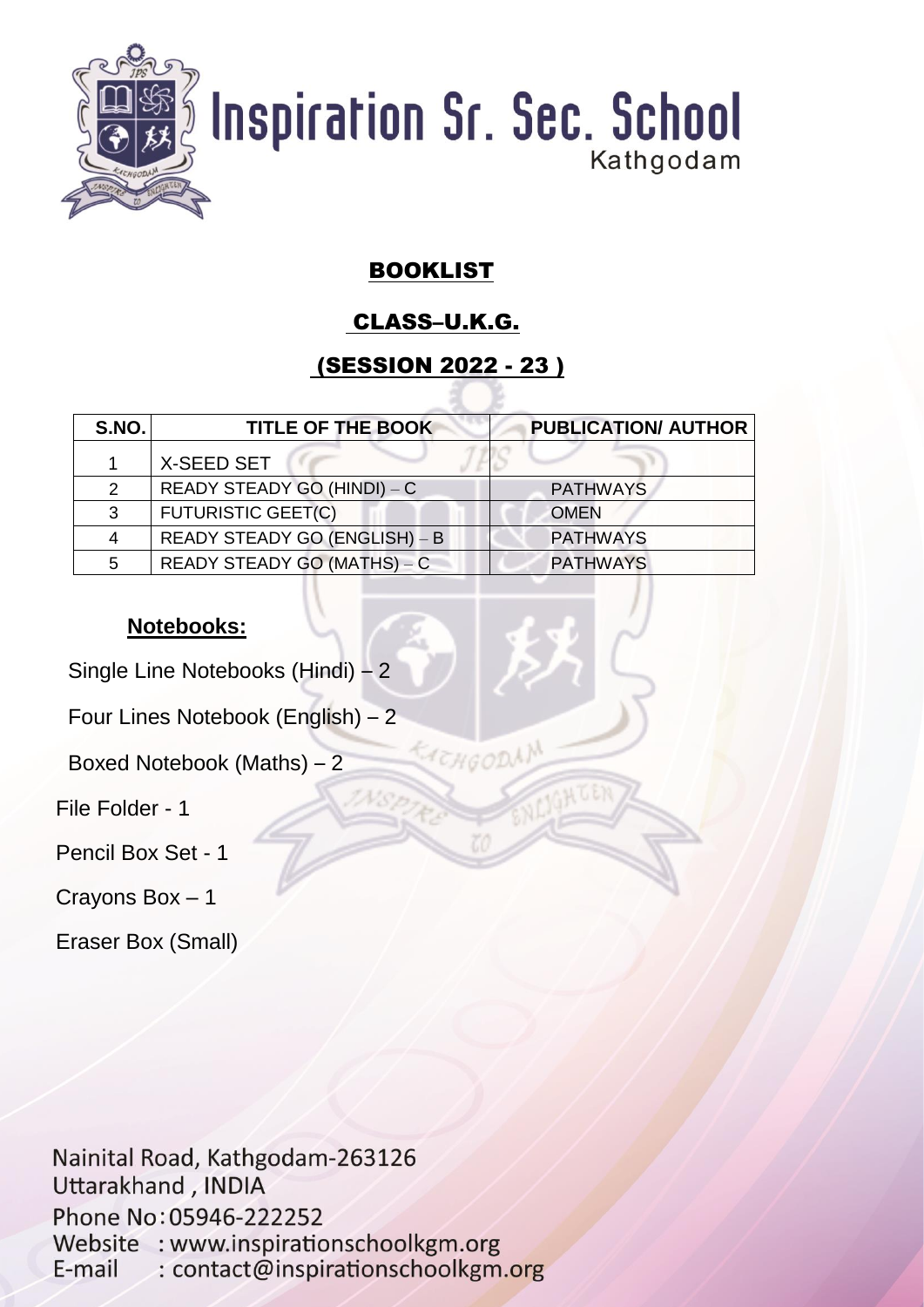

#### CLASS–I

#### (SESSION 2022– 23)

| S.NO.           | <b>TITLE OF THE BOOK</b>              | <b>PUBLICATION/ AUTHOR</b>    |
|-----------------|---------------------------------------|-------------------------------|
|                 | <b>MATH MAGIC</b>                     | <b>NCERT</b>                  |
| $\overline{2}$  | <b>MARIGOLD</b>                       | <b>NCERT</b>                  |
| 3               | <b>RIMJHIM</b>                        | <b>NCERT</b>                  |
| 4               | <b>RAINDROPS</b>                      | <b>NCERT</b>                  |
| 5               | RIMJHIM WORKBOOK                      | <b>VIDYA PUBLICATIONS</b>     |
| 6               | <b>MARIGOLD WORKBOOK</b>              | <b>VIDYA PUBLICATIONS</b>     |
| 7               | <b>MATH MAGIC WORKBOOK</b>            | <b>VIDYA PUBLICATIONS</b>     |
| 8               | <b>ART &amp; CRAFT CAFE</b>           | <b>EVERSHINE PUBLICATIONS</b> |
| 9               | PROJECT CACA                          | <b>KAKA PUBLICATION</b>       |
| 10              | <b>GO GRAMMAR</b>                     | <b>FUTURE KIDS</b>            |
| 11              | <b>HINDI SULEKH</b>                   | <b>EKLAVYA</b>                |
| 12 <sup>2</sup> | <b>GULMOHAR HINDI VYAKARAN</b>        | <b>FULL MARKS</b>             |
| 13              | <b>NATURE TALK(EVS)</b>               | DEEPALI KAUSHIK (EKLAVYA)     |
| 14              | <b>Advanced GK</b>                    | <b>TUK Publications</b>       |
| 15              | <b>CYBER TOOLS</b>                    | <b>KIPS</b>                   |
| 16              | PRECIOUS VALUES (VALUE EDUCATION) - 1 | <b>FUTURE KIDS</b>            |

**Four lined notebooks (English) - 2**

**Maths Notebooks (Boxes) – 2**

**3 in 1 Notebook (Eng, Hindi, Maths) – 1**

**Interleave Notebook – 1**

 **Single ruled – 2**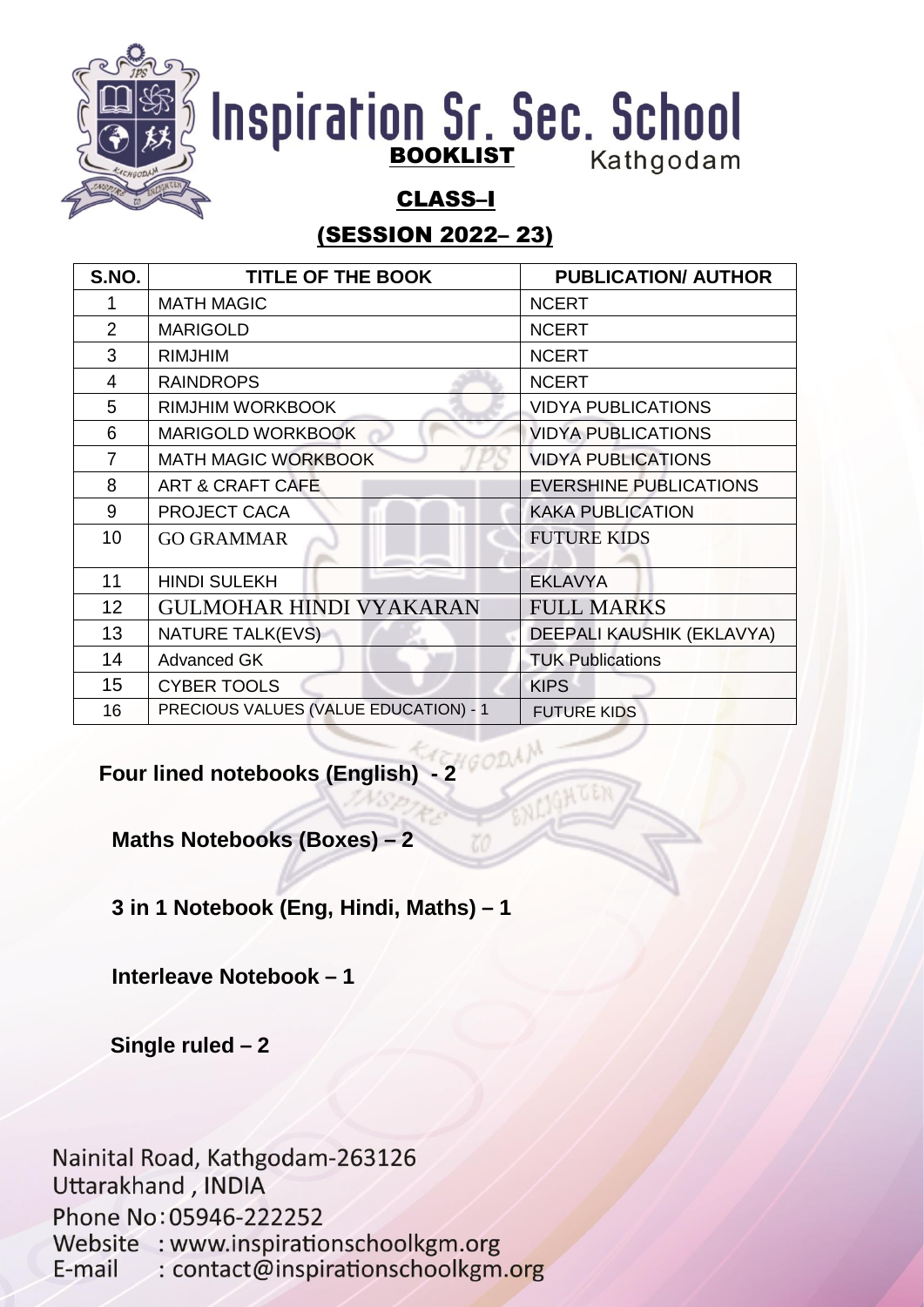

#### BOOKLIST

#### CLASS–II

#### (SESSION 2022 - 23 )

| S.NO.           | <b>TITLE OF THE BOOK</b>              | <b>PUBLICATION/ AUTHOR</b>    |
|-----------------|---------------------------------------|-------------------------------|
|                 | <b>MATH MAGIC</b>                     | <b>NCERT</b>                  |
| $\overline{2}$  | <b>MARIGOLD</b>                       | <b>NCERT</b>                  |
| 3               | <b>RIMJHIM</b>                        | <b>NCERT</b>                  |
| 4               | <b>RAINDROPS</b>                      | <b>NCERT</b>                  |
| 5               | <b>RIMJHIM WORKBOOK</b>               | <b>VIDYA PUBLICATIONS</b>     |
| 6               | <b>MARIGOLD WORKBOOK</b>              | <b>VIDYA PUBLICATIONS</b>     |
| 7               | <b>MATH MAGIC WORKBOOK</b>            | <b>VIDYA PUBLICATIONS</b>     |
| 8               | <b>GO GRAMMAR</b>                     | <b>FUTURE KIDS</b>            |
| 9               | <b>HINDI SULEKH</b>                   | <b>EKLAVYA</b>                |
| 10              | ART & CRAFT CAFE                      | <b>EVERSHINE PUBLICATIONS</b> |
| 11              | PROJECT CACA                          | <b>KAKA PUBLICATION</b>       |
| 12 <sup>2</sup> | <b>GULMOHAR HINDI VYAKARAN</b>        | <b>FULL MARKS</b>             |
| 13              | NATURE TALK (EVS)                     | <b>DEEPALI KAUSHIK</b>        |
| 14              | <b>Advanced GK</b>                    | <b>TUK Publications</b>       |
| 15              | <b>CYBER TOOLS</b>                    | <b>KIPS</b>                   |
| 16              | PRECIOUS VALUES (VALUE EDUCATION) - 2 | <b>FUTURE KIDS</b>            |

**Four lined notebooks – 2**

**Maths Notebooks (Boxes) – 2**

**3 in 1 notebook (Eng, Hindi, Maths) – 1**

**Interleave Notebook – 1**

#### **Single ruled – 2**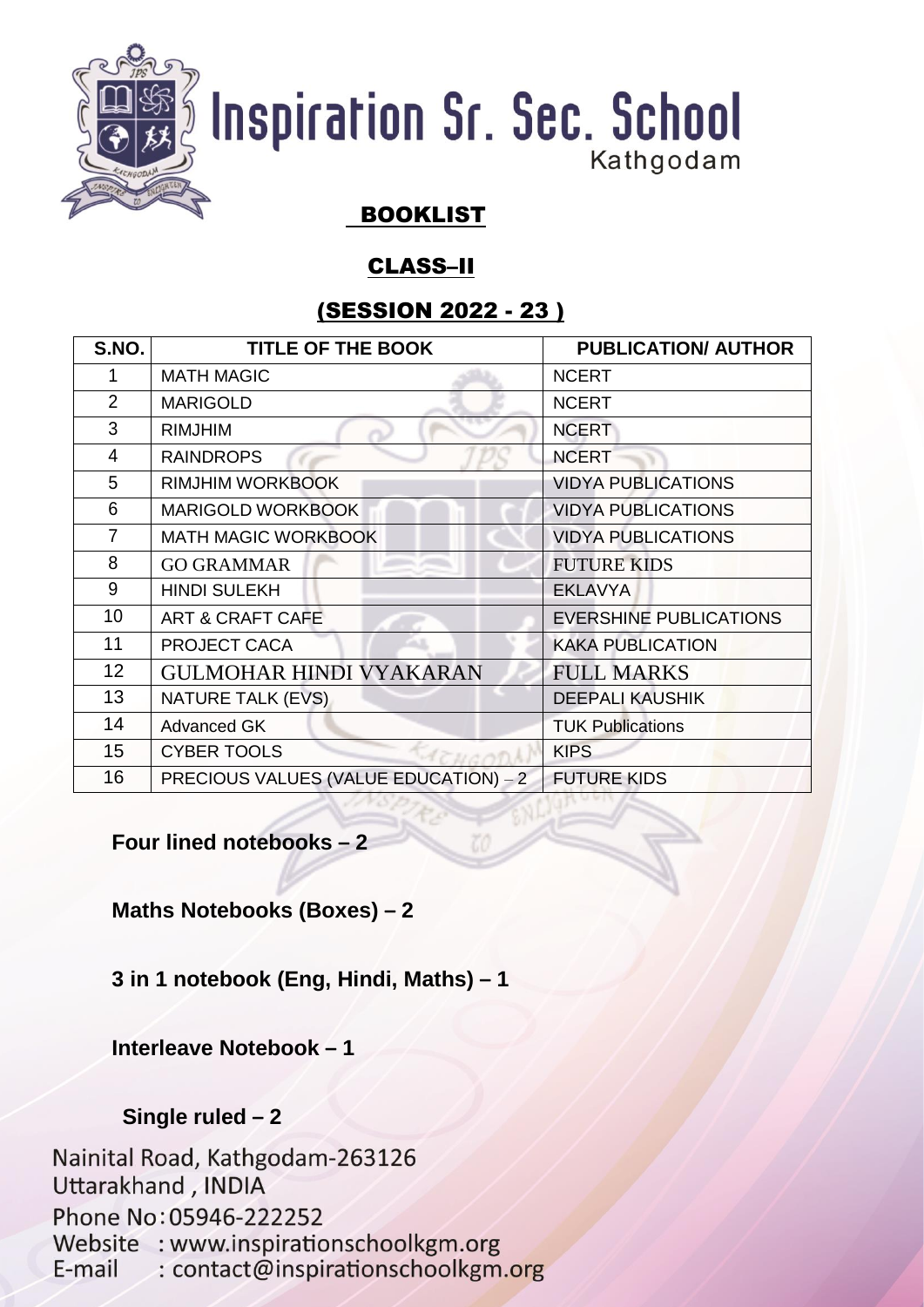

#### BOOKLIST

#### CLASS–III

#### (SESSION 2022 - 23 )

| S.NO           | <b>BOOK NAME</b>               | <b>PUBLICATION</b>            |
|----------------|--------------------------------|-------------------------------|
|                | Rimjhim Bhag III               | <b>NCERT</b>                  |
| $\overline{2}$ | Marigold Book III              | <b>NCERT</b>                  |
| 3              | Math Magic Book III            | <b>NCERT</b>                  |
| $\overline{4}$ | <b>Looking Around Book I</b>   | <b>NCERT</b>                  |
| 5              | Earth Alive $-3$               | S.Chand                       |
| 6              | <b>GO GRAMMAR</b>              | <b>FUTURE KIDS</b>            |
| 7              | <b>GULMOHAR HINDI VYAKARAN</b> | <b>FULL MARKS</b>             |
| 8              | PROJECT CACA                   | <b>KAKA PUBLICATION</b>       |
| 9              | Leap to Gain $-3$              | <b>Blueprint Publications</b> |
| 10             | <b>Advanced GK</b>             | <b>TUK Publications</b>       |
| 11             | <b>AWARENESS SCIENCE</b>       | <b>S. CHAND</b>               |
| 12             | <b>Cyber Tools</b>             | <b>Kips Publication</b>       |
| 13             | <b>MATHS BLISS</b>             | <b>P.P PUBLICATIONS</b>       |
| 14             | Learn To Create                | <b>Future Kids</b>            |
| 15             | Pearls (English Reader) - 3    | <b>Future Kids</b>            |

#### **STATIONERY**

#### **Interleave Notebooks – 2**

Single Ruled Notebooks – 1 Four Line Notebooks – 2 Square Box Notebook – 1 1 Cover Roll 1 Drawing Copy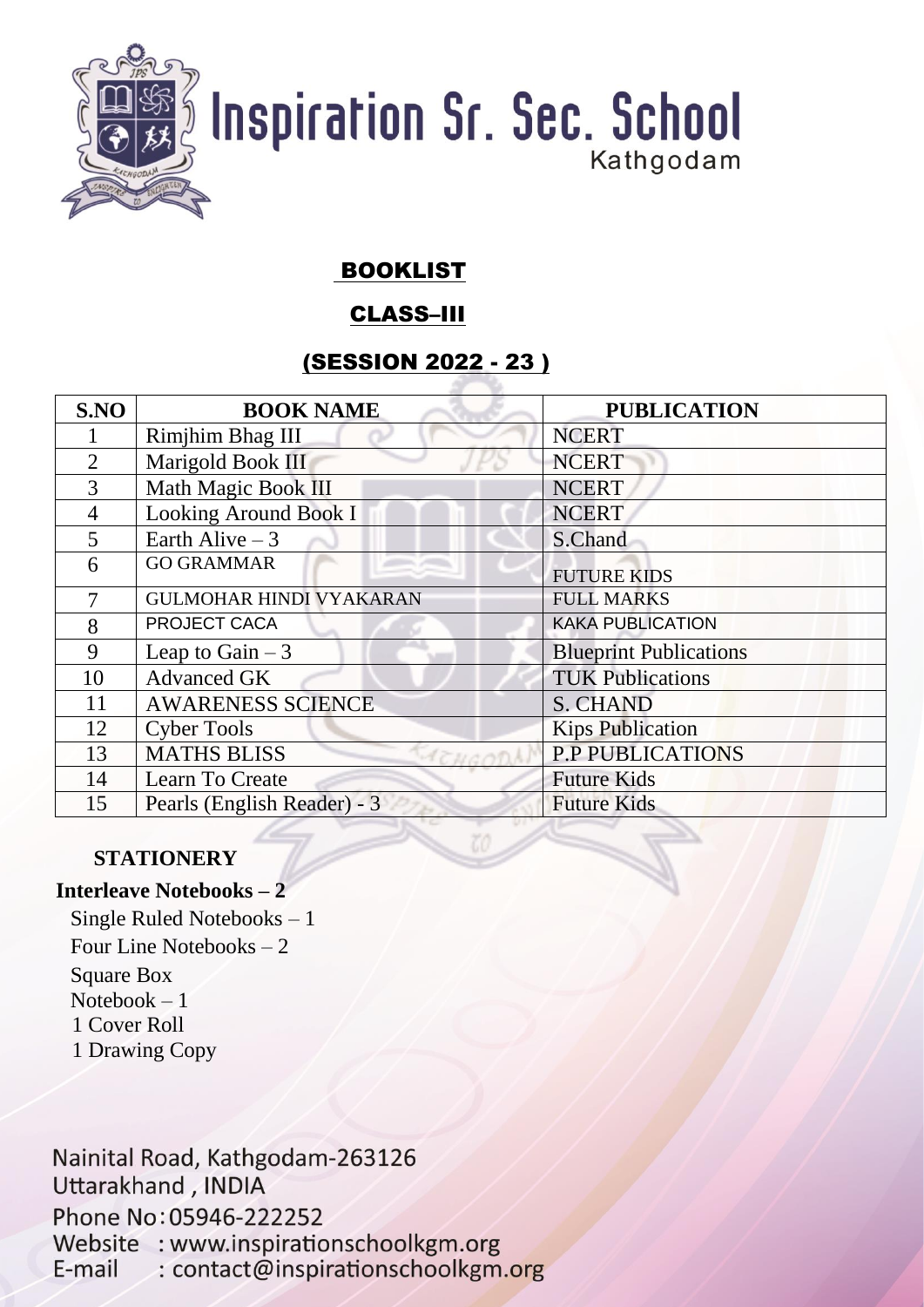

#### BOOKLIST

#### CLASS–IV

#### (SESSION 2022 - 23 )

| S.NO            | <b>BOOK NAME</b>                  | <b>PUBLICATION</b>             |
|-----------------|-----------------------------------|--------------------------------|
|                 | <b>Rimjhim Bhag IV</b>            | <b>NCERT</b>                   |
|                 | Marigold Book IV                  | <b>NCERT</b>                   |
| 3 <sup>1</sup>  | Math Magic Book IV                | <b>NCERT</b>                   |
| $\vert 4 \vert$ | <b>Looking Around Book II</b>     | <b>NCERT</b>                   |
| $\overline{5}$  | <b>EARTH ALIVE</b>                | <b>S.CHAND PUBLICATION</b>     |
| 6               | <b>GO GRAMMAR</b>                 | <b>FUTURE KIDS</b>             |
| $\tau$          | <b>GULMOHAR HINDI VYAKARAN</b>    | <b>FULL MARKS</b>              |
| 8               | Leap To Gain $-4$                 | <b>Blue Print Publications</b> |
| $\mathbf Q$     | PROJECT CACA                      | <b>KAKA PUBLICATION</b>        |
| 10              | <b>Advanced GK</b>                | <b>TUK Publications</b>        |
| 11              | <b>AWARENESS SCIENCE</b>          | <b>S. CHAND</b>                |
| 12              | <b>Cyber Tools</b>                | <b>Kips Publication</b>        |
| 13              | <b>MATHS BLISS</b>                | <b>P.P PUBLICATIONS</b>        |
| 14              | Learn To Create                   | <b>Future Kids</b>             |
|                 | 15   Pearls (English Reader) $-4$ | <b>Future Kids</b>             |

#### **STATIONERY**

9 Single Ruled Notebooks 2 Interleave Notebooks 1 Cover Roll 1 Drawing Copy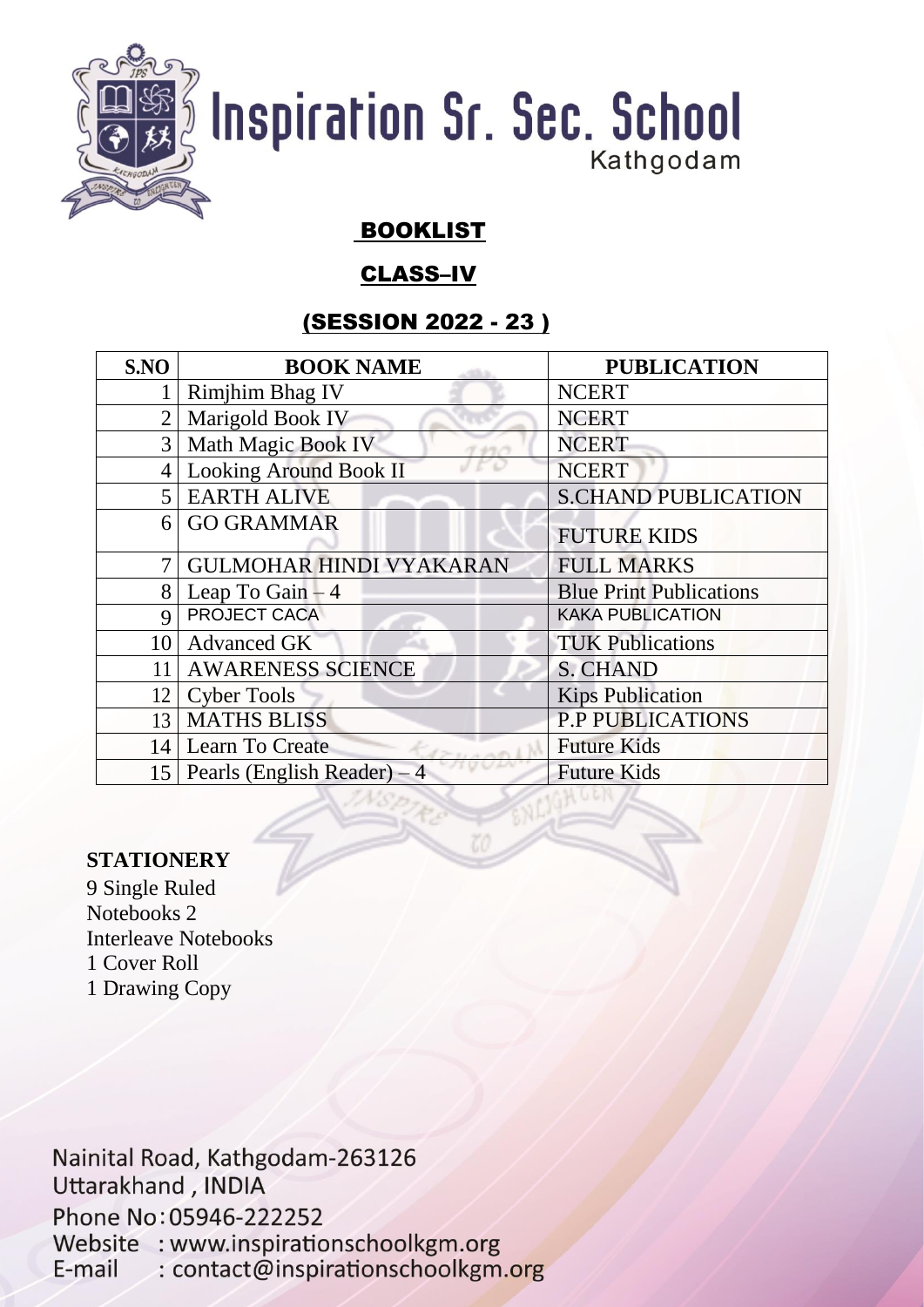

#### BOOKLIST

#### CLASS–V

#### (SESSION 2022 - 23 )

| S.NO            | <b>BOOK NAME</b>                  | <b>PUBLICATION</b>             |
|-----------------|-----------------------------------|--------------------------------|
|                 | <b>Rimjhim Bhag V</b>             | <b>NCERT</b>                   |
| $\overline{2}$  | Marigold Book V                   | <b>NCERT</b>                   |
| 3 <sup>1</sup>  | Math Magic Book V                 | <b>NCERT</b>                   |
| $\overline{4}$  | <b>Looking Around Book III</b>    | <b>NCERT</b>                   |
|                 | 5 EARTH ALIVE                     | <b>S.CHAND PUBLICATION</b>     |
|                 | 6 GO GRAMMAR                      | <b>FUTURE KIDS</b>             |
| 7               | <b>GULMOHAR HINDI</b>             | <b>FULL MARKS</b>              |
|                 | <b>VYAKARAN</b>                   |                                |
| 8               | Leap To Gain $-5$                 | <b>Blue Print Publications</b> |
| 9               | <b>Advanced GK</b>                | <b>TUK Publications</b>        |
| 10 <sup>1</sup> | PROJECT CACA                      | <b>KAKA PUBLICATION</b>        |
| 11              | <b>AWARENESS SCIENCE</b>          | <b>S. CHAND</b>                |
|                 | 12 Cyber Tools                    | <b>Kips Publication</b>        |
| 13              | <b>MATHS BLISS</b>                | <b>P.P PUBLICATIONS</b>        |
| 14              | Learn To Create                   | <b>Future Kids</b>             |
|                 | 15   Pearls (English Reader) $-5$ | <b>Future Kids</b>             |
|                 | 16 Anandam (Sanskrit)             | <b>Full Marks</b>              |

#### **STATIONERY**

9 Single Ruled Notebooks 2 Interleave Notebooks 1 Cover Roll 1 Drawing Copy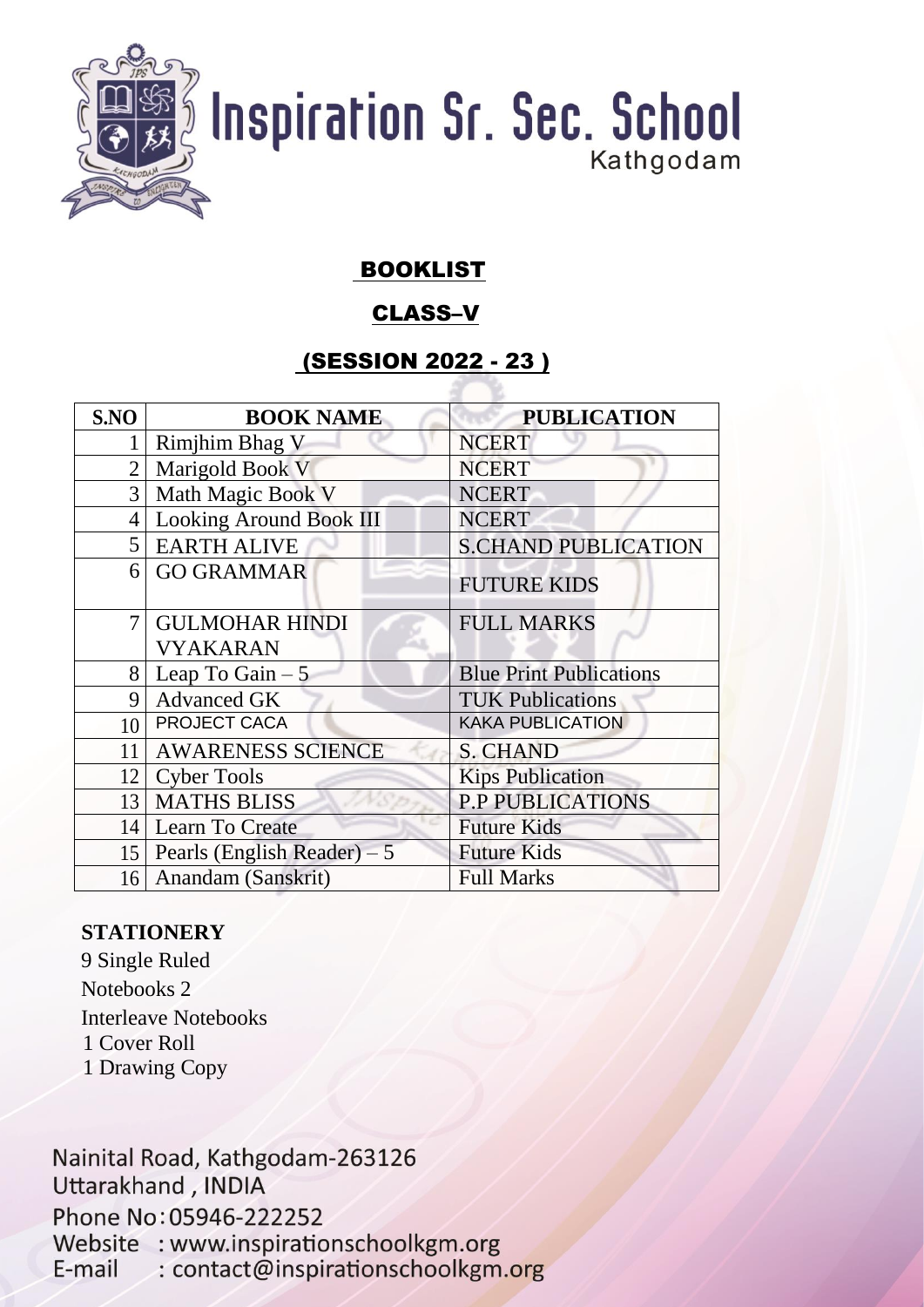

#### BOOKLIST CLASS - VI (SESSION 2022 - 23)

| S.NO           | <b>BOOK NAME</b>                               | <b>PUBLICATION</b>      |
|----------------|------------------------------------------------|-------------------------|
| 1              | Vasant Bhag-I                                  | <b>NCERT</b>            |
| $\overline{2}$ | <b>Honey Suckle</b>                            | <b>NCERT</b>            |
| $\overline{3}$ | A Pact with the Sun                            | <b>NCERT</b>            |
| $\overline{4}$ | Mathematics                                    | <b>NCERT</b>            |
| 5              | Science                                        | <b>NCERT</b>            |
| 6              | Our past-History                               | <b>NCERT</b>            |
| 7              | The Earth and our Habitat- Geography           | <b>NCERT</b>            |
| 8              | Social and Political Life                      | <b>NCERT</b>            |
| 9              | Ruchira-Pratahmo Bhag                          | <b>NCERT</b>            |
| 10             | PROJECT CACA                                   | <b>KAKA PUBLICATION</b> |
| 11             | Go Grammar                                     | <b>Future Kids</b>      |
| 12             | NAVEEN HINDI VYAKARAN EVAM                     | <b>SANSKRITI</b>        |
|                | <b>RACHNA</b>                                  | <b>PRAKASHAN</b>        |
| 13             | Leap To Gain $-6$<br>CHGODA                    | <b>Blue Print</b>       |
|                |                                                | <b>Publications</b>     |
| 14             | <b>Advanced GK</b>                             | <b>TUK Publication</b>  |
| 15             | <b>Cyber Tools</b>                             | <b>Kips Publication</b> |
| 16             | <b>Black Beauty (Novel)</b>                    | <b>Future Kids</b>      |
| 17             | Map Practice                                   | Sharda                  |
|                |                                                | Publication             |
| 18             | <b>Colour Plus</b>                             | Sapphire                |
|                | 19   Hindi Supplementary Reader – Bal RamKatha |                         |

#### **STATIONERY**

12 Single Ruled Notebooks 4 Interleave Notebooks 1 Cover Roll 1 Sketch Book Nainital Road, Kathgodam-263126 Uttarakhand, INDIA Phone No: 05946-222252 Website : www.inspirationschoolkgm.org : contact@inspirationschoolkgm.org E-mail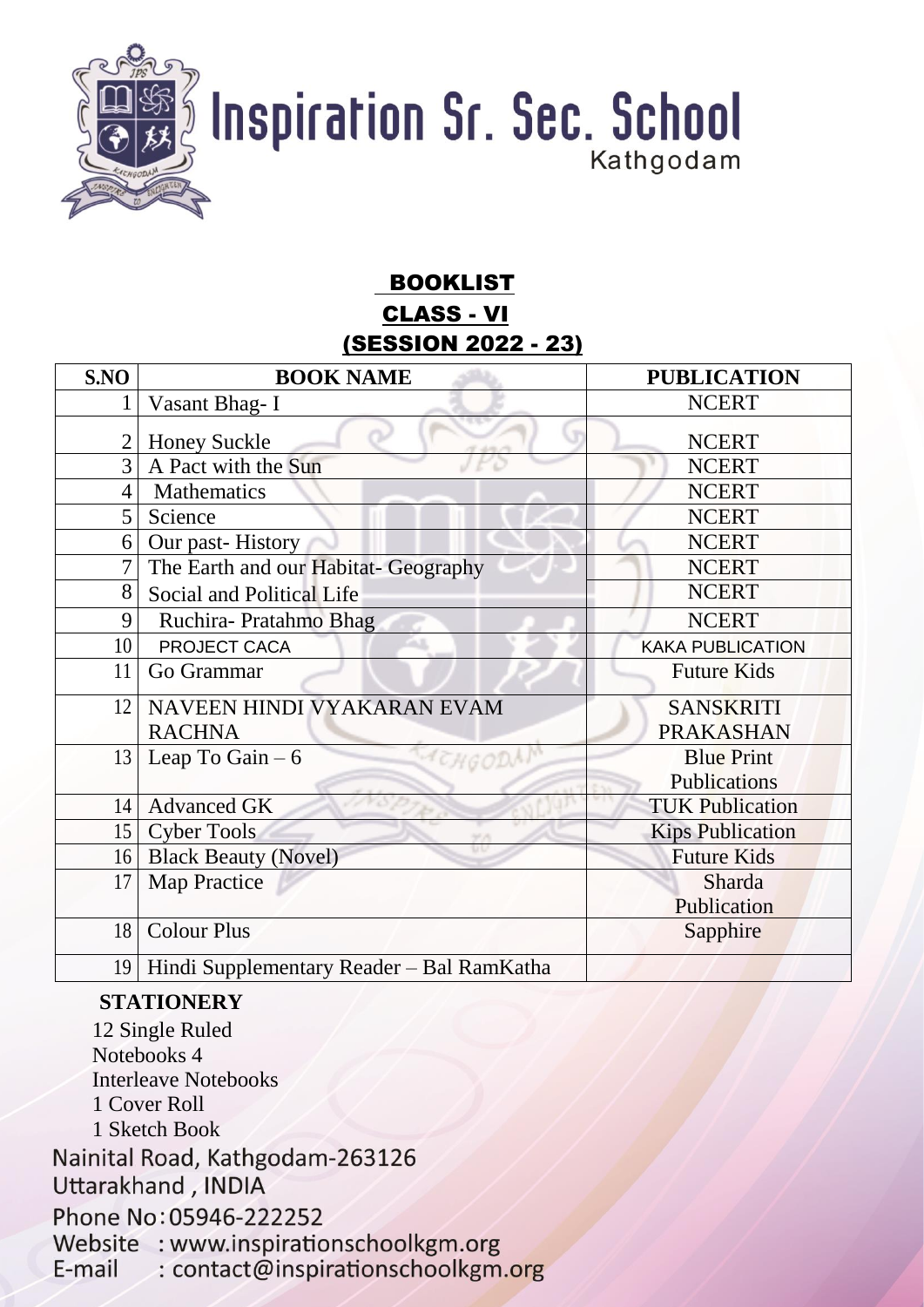

CLASS - VII

#### (SESSION 2022 - 23)

| S.NO           | <b>BOOK NAME</b>                            | <b>PUBLICATION</b>      |
|----------------|---------------------------------------------|-------------------------|
| 1              | Vasant II                                   | <b>NCERT</b>            |
| $\overline{2}$ | Honey Comb – English                        | <b>NCERT</b>            |
| 3              | An Alien Hand - Supplementary English       | <b>NCERT</b>            |
| $\overline{4}$ | Mathematics                                 | <b>NCERT</b>            |
| 5              | Science<br>1110                             | <b>NCERT</b>            |
| 6              | Our past- II History                        | <b>NCERT</b>            |
| $\overline{7}$ | Our Environment $-$ Geography               | <b>NCERT</b>            |
| 8              | Social and Political Life II                | <b>NCERT</b>            |
| $\mathbf Q$    | PROJECT CACA                                | <b>KAKA PUBLICATION</b> |
|                | $10$ Ruchira II - Sanskrit                  | <b>NCERT</b>            |
| 11             | Go Grammar                                  | <b>Future Kids</b>      |
| 12             | NAVEEN HINDI VYAKARAN EVAM RACHNA           | <b>SANSKRITI</b>        |
|                |                                             | <b>PRAKASHAN</b>        |
| 13             | Leap To Gain-7                              | <b>Blue Print</b>       |
|                |                                             | Publications            |
| 14             | <b>Advanced GK</b>                          | <b>TUK</b>              |
|                | EACHGODAN                                   | Publications            |
| 15             | <b>Cyber Tools</b><br>$7.11 -$              | <b>Kips Publication</b> |
|                | 16 David Copperfield (Novel)                | <b>Future Kids</b>      |
| 17             | <b>Map Practice</b>                         | Sharda                  |
|                |                                             | Publication             |
| 18             | <b>Colour Plus</b>                          | Sapphire                |
| 19             | Hindi Supplementary Reader - Bal Mahabharat |                         |

#### **STATIONERY**

12 Single Ruled Notebooks 4 Interleave Notebooks 1 Cover Roll 1 Sketch Book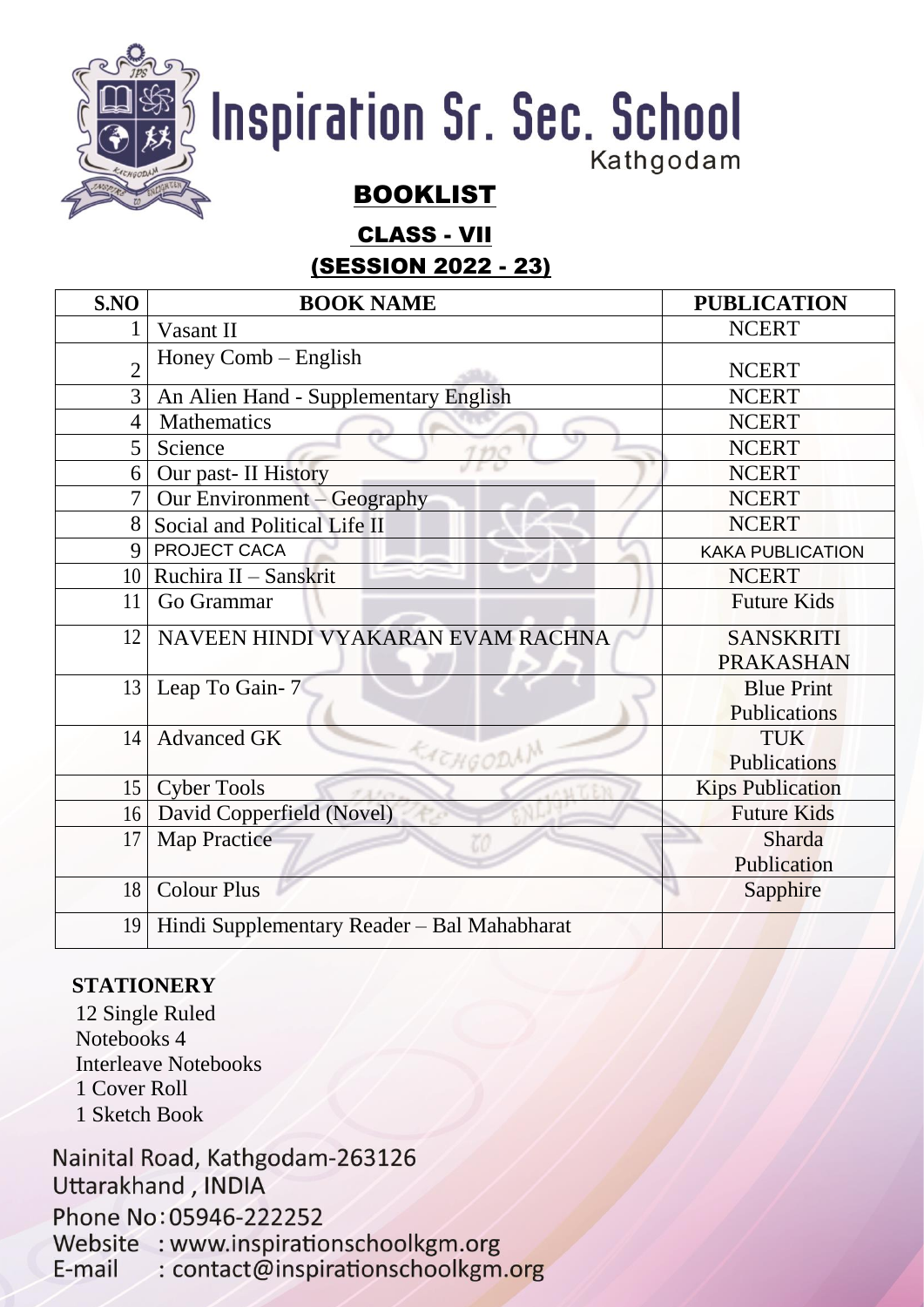

#### BOOK LIST

#### CLASS VIII

#### (SESSION 2022 -23)

| S.NO           | <b>BOOK NAME</b>                            | <b>PUBLICATION</b> |
|----------------|---------------------------------------------|--------------------|
|                | Vasant – Hindi                              | <b>NCERT</b>       |
| $\overline{2}$ | Bharat Ki Khoj - Supplementary Hindi        | <b>NCERT</b>       |
| 3              | Honey $Dew - English$                       | <b>NCERT</b>       |
| $\overline{4}$ | It So Happened - Suppl. English<br>チラビラ     | <b>NCERT</b>       |
| 5              | Ruchira III - Sanskrit                      | <b>NCERT</b>       |
| 6              | Mathematics                                 | <b>NCERT</b>       |
| 7              | Science                                     | <b>NCERT</b>       |
| $\overline{8}$ | PROJECT CACA                                | <b>KAKA</b>        |
|                |                                             | <b>PUBLICATION</b> |
| 9              | Our past-III History                        | <b>NCERT</b>       |
| 10             | Resource & Development - Geography          | <b>NCERT</b>       |
| 11             | Social & Political Life                     | <b>NCERT</b>       |
| 12             | Go Grammar                                  | <b>Future Kids</b> |
| 13             | NAVEEN HINDI VYAKARAN EVAM RACHNA           | <b>SANSKRITI</b>   |
|                |                                             | <b>PRAKASHAN</b>   |
| 14             | Leap To Gain $-8$                           | <b>Blue Print</b>  |
|                | EACHGODAM                                   | Publications       |
| 15             | <b>Advanced GK</b><br>INS.P.                | <b>TUK</b>         |
|                |                                             | Publications       |
| 16             | <b>Cyber Tools</b>                          | Kips Publication   |
| 17             | Around the World in 80 Days (Novel)         | <b>Future Kids</b> |
| 18             | Map Practice                                | Sharda             |
|                |                                             | Press Pvt. Ltd.    |
| 19             | <b>Colour Plus</b>                          | Sapphire           |
| 20             | Hindi Supplementary Reader – Bharat Ki Khoj |                    |

#### **STATIONERY**

12 Single Ruled Notebooks 4 Interleave Notebooks 1 Cover Roll

1 Sketch Book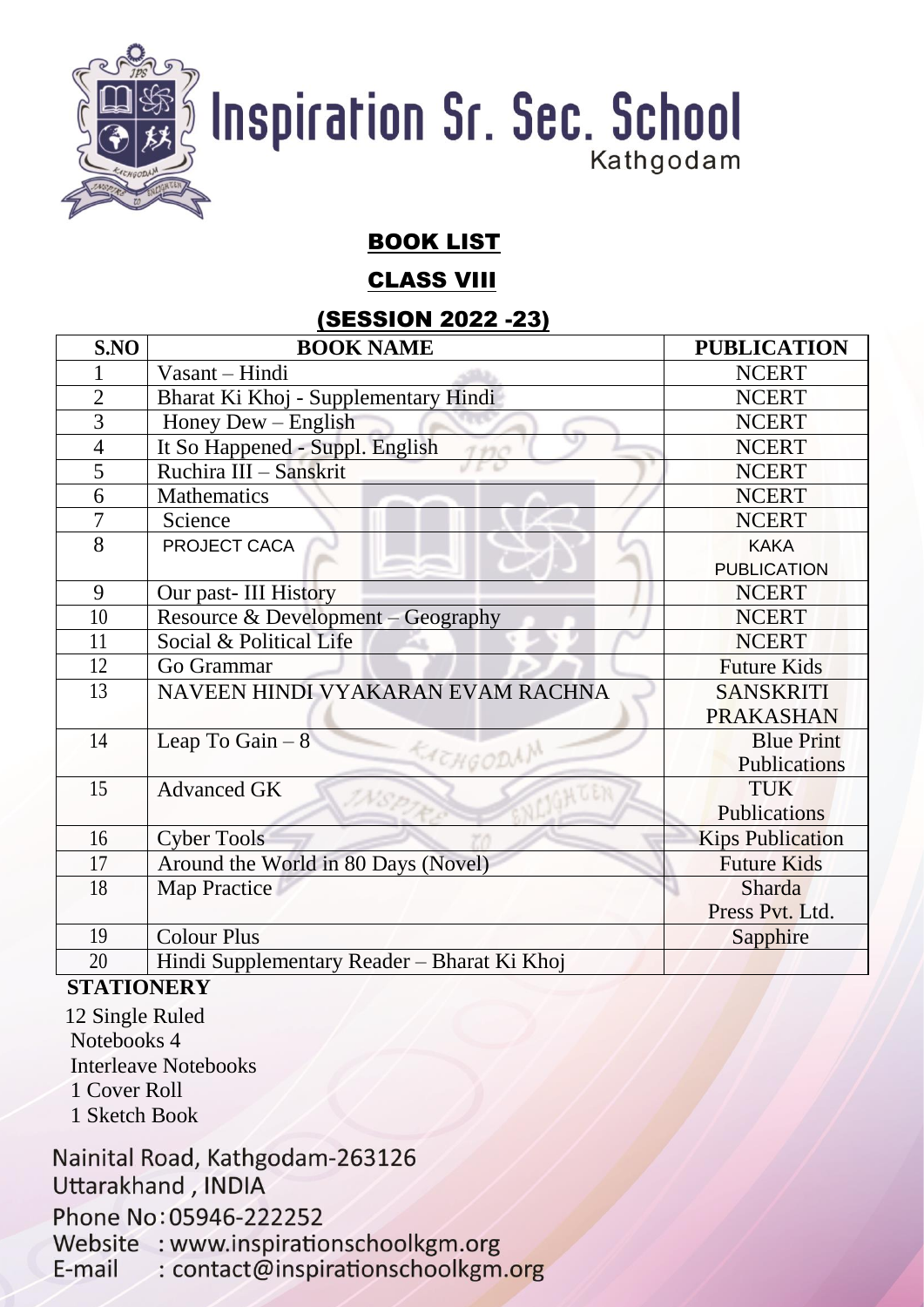

#### BOOK LIST

#### CLASS – IX

#### (SESSION 2022 - 23)

| S.NO           | <b>BOOK NAME</b>                     | <b>AUTHOR/</b>                  |
|----------------|--------------------------------------|---------------------------------|
|                | Kshitij-Hindi                        | <b>PUBLICATION</b>              |
| $\overline{2}$ | Kritika - Supplementary Hindi        |                                 |
| 3              | $Beehive - English$                  |                                 |
| 4              | Moments - Suppl. English             |                                 |
| 5              | Mathematics                          |                                 |
| 6              | Science                              | <b>NCERT</b>                    |
| 7              | India and Contemporary World-History |                                 |
| 8              | Contemporary India-Geography         |                                 |
| 9              | Economics                            |                                 |
| 10             | <b>Democratic Politics</b>           |                                 |
| 11             | <b>Information Technology</b>        | Sumita Arora                    |
|                |                                      | <b>Dhanpat Rai Publications</b> |
| 12             | <b>Practical Skills in Science</b>   | <b>V.K Publications</b>         |
| 13             | <b>Mathematics Lab Manual</b>        | <b>V.K Publications</b>         |
| 14             | Social Science Map Book              | <b>Full Marks</b>               |

#### **STATIONERY**

13 Single Ruled Notebooks 1 Cover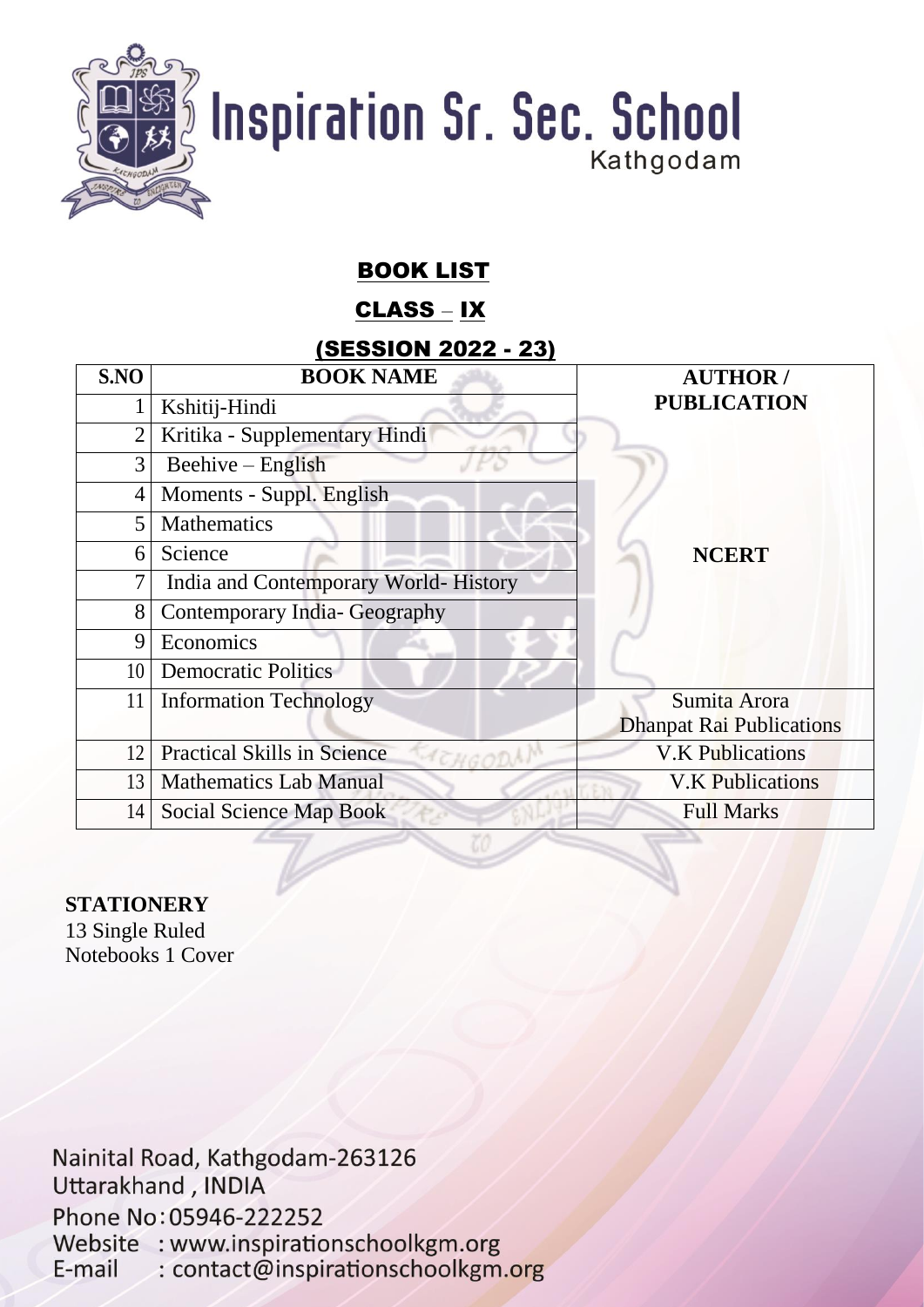

#### BOOK LIST

#### CLASS - X

#### (SESSION 2022 - 23)

| S.NO           | <b>BOOK NAME</b>                         | <b>AUTHOR/</b>                  |
|----------------|------------------------------------------|---------------------------------|
|                | Kshitij-Hindi                            | <b>PUBLICATION</b>              |
| $\overline{2}$ | Kritika - Supplementary Hindi            |                                 |
| 3              | First Flight – English                   |                                 |
| $\overline{4}$ | Footprints Without Feet - Suppl. English |                                 |
| 5              | <b>Mathematics</b>                       | <b>NCERT</b>                    |
| 6              | Science                                  |                                 |
| 7              | India and Contemporary World-History     |                                 |
| 8              | Contemporary India- Geography            |                                 |
| 9              | Economics                                |                                 |
| 10             | <b>Democratic Politics</b>               |                                 |
| 11             | <b>Information Technology</b>            | Sumita Arora                    |
|                | KACHGODN                                 | <b>Dhanpat Rai Publications</b> |
| 12             | <b>Practical Skills in Science</b>       | <b>V.K Publications</b>         |
| 13             | <b>Mathematics Lab Manual</b>            | <b>V.K Publications</b>         |
| 14             | Social Science Map Book                  | <b>Full Marks</b>               |

#### **STATIONERY**

13 Single Ruled Notebooks 1 Cover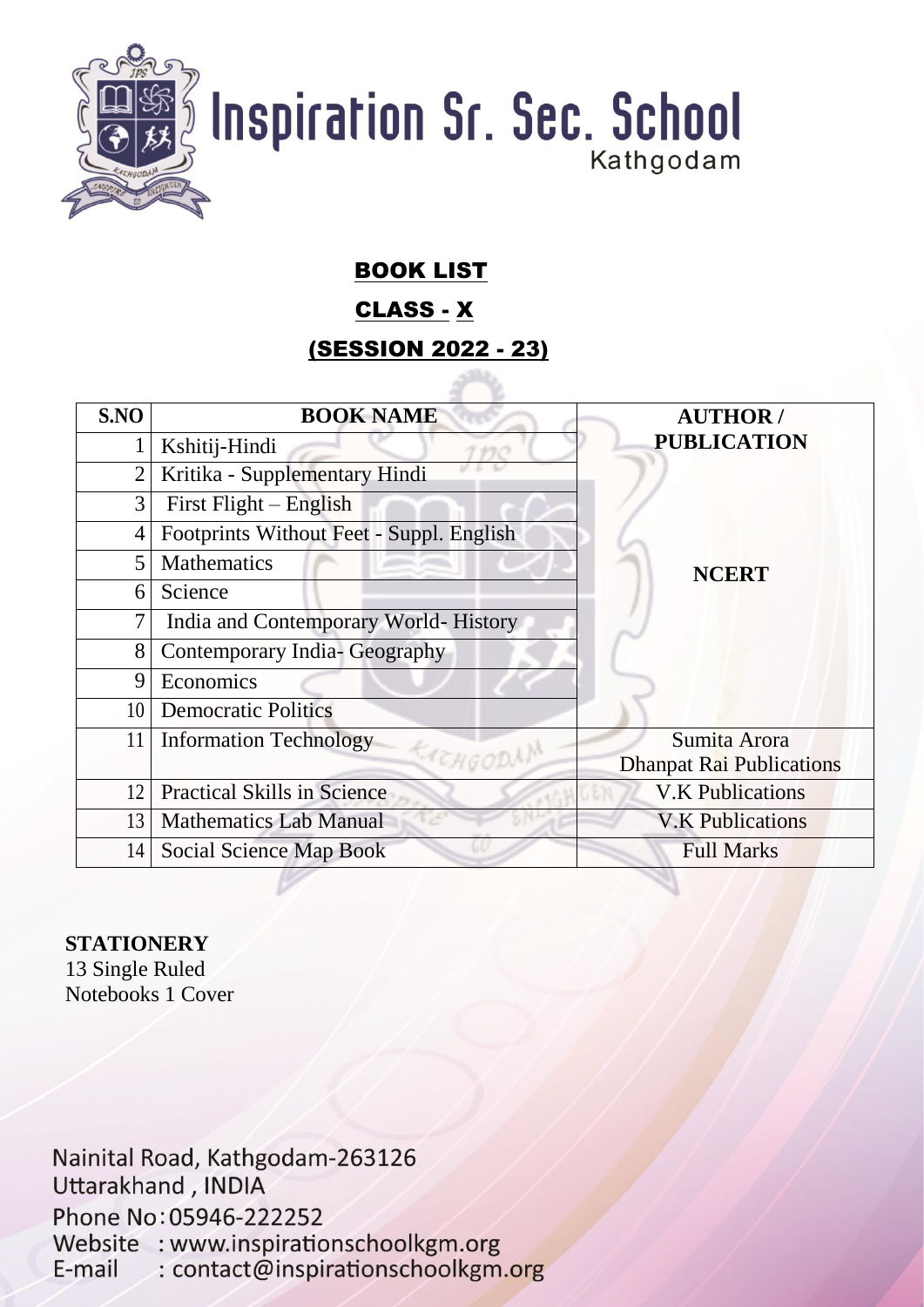

**CLASS – XI**

**(SESSION 2022 - 23)**

| S.No.            | <b>Title of Books</b>                    | <b>Author / Publication</b> |
|------------------|------------------------------------------|-----------------------------|
| $\mathbf{1}$     | Aroh-Hindi Core                          |                             |
| $\overline{2}$   | Vitan- Suppl. Hindi I (Core)             |                             |
|                  | Abhivyakti Aur Madhyam (Core & Lit Cl XI |                             |
| 3                | $&$ XII)                                 |                             |
| $\overline{4}$   | Hornbill- English Core                   |                             |
| 5                | Snapshot- Suppl. Eng. Core               |                             |
| 6                | Mathematics                              |                             |
| $\boldsymbol{7}$ | <b>Biology</b>                           |                             |
| 8                | <b>Chemistry Part I</b>                  |                             |
| 9                | <b>Chemistry Part II</b>                 | <b>NCERT</b>                |
| 10               | Physics Part I                           |                             |
| 11               | Physics Part II                          |                             |
| 12               | Eco. Statistics                          |                             |
| 13               | <b>Introductory Micro Economics</b>      |                             |
| 14               | <b>Business Studies</b>                  |                             |
| 15               | Accountancy I                            |                             |
| 16               | <b>Accountancy II</b>                    |                             |
| 17               | <b>Physical Education</b>                |                             |
|                  | CACHGODAL                                | Saraswati                   |
|                  |                                          | Publication                 |
|                  |                                          |                             |
|                  |                                          |                             |
|                  |                                          |                             |
| 18               | <b>Physical Education (Mannual)</b>      | <b>Full Marks</b>           |
| 19               | <b>Informatics Practices</b>             | Sumita Arora                |
|                  |                                          |                             |
| 20               | Lab Mannual (Physics)                    | <b>Full Marks</b>           |
|                  |                                          | <b>Full Marks</b>           |
| 21               | Lab Mannual Chemistry)                   |                             |
| 22               | Lab Mannual (Biology)                    |                             |
|                  |                                          | <b>VK Publication</b>       |